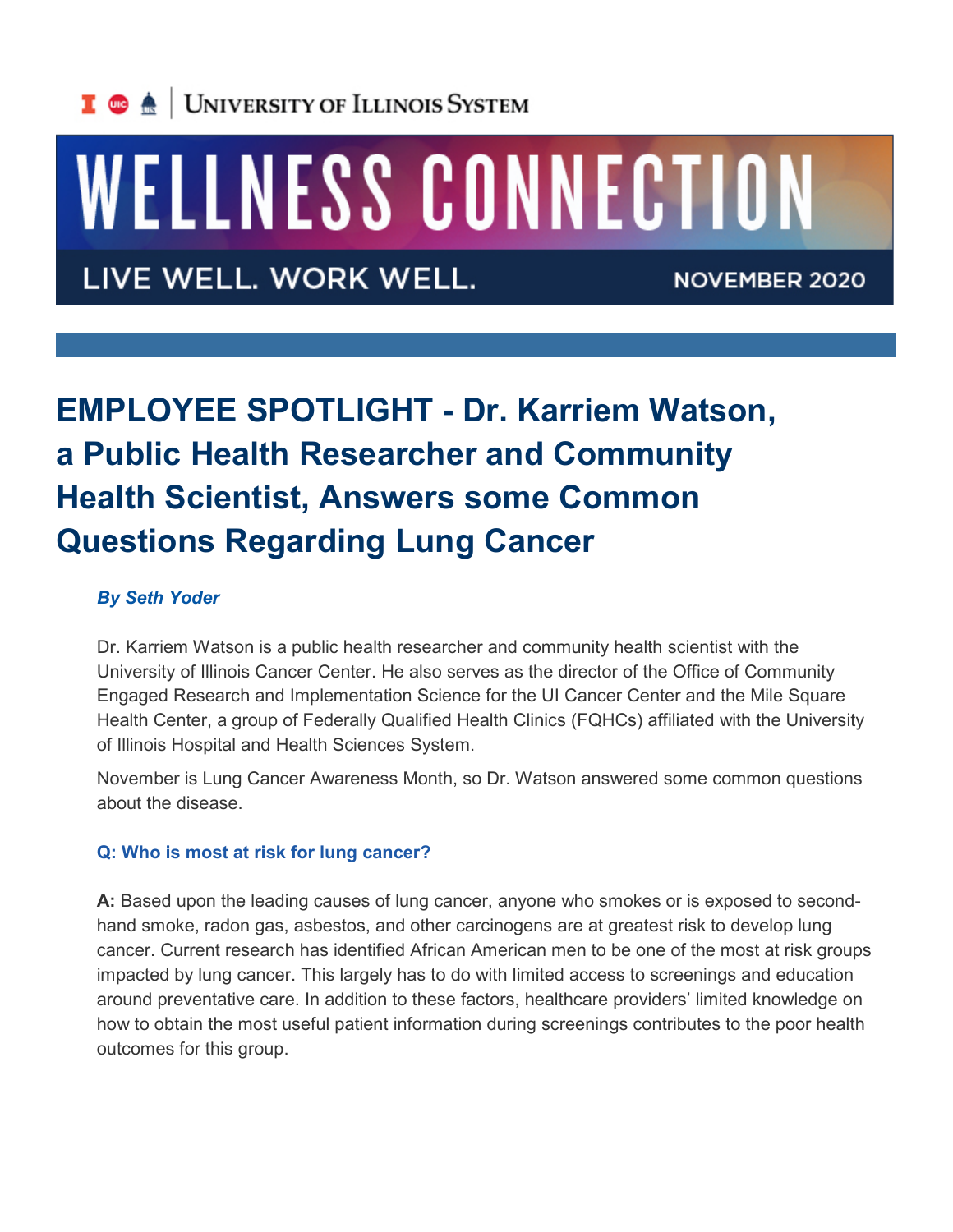#### **Q: What are the leading causes of lung cancer?**

**A:** Smoking is the leading cause of lung cancer; however, environmental exposure at work or at home can significantly contribute to the development of the disease. In particular, settings where exposure to radon gas, asbestos, and carcinogens such as coal products, chromium, and nickel, all put individuals at higher risk to develop lung cancer. Other causes include arsenic in drinking water, poor air quality, and family history. Recent research in the field of epigenetics has also revealed that external environmental factors, like the degree one is exposed to stressful situations, domestic violence, and social inequities, can lead to alterations in DNA sequences which contribute to lung cancer and other types of health ailments.

## **Q: What are the early signs of lung cancer?**

**A:** Signs and symptoms of lung cancer often do not present themselves in the early stages of the disease. By the time symptoms of lung cancer typically occur the disease is already in an advanced stage. Contributing to the difficulty of identifying lung cancer is the fact that most of the signs and symptoms are not distinguishable from similar ailments. Some signs and symptoms could include shortness of breath, chest pain, a persistent cough, and sudden loss of weight. For the aforementioned reasons it is critical to follow lung cancer screening guidelines, particularly for people with a higher risk of getting lung cancer.

#### **Q: What are some ways to prevent lung cancer?**

**A:** The number one method to prevent lung cancer is to quit smoking. It is also important to seek a better of understanding of why people smoke in the first place. Developing an understanding of the factors that influence people to smoke can increase awareness of mental health issues related to smoking and, in turn, potentially remove some of the stigma associated with smoking. The American Cancer Society (ACS) also recommends yearly lung cancer screenings for people who are 55-74 years old, are in fairly good health, and fall into one of the following categories:

- Current smoker or smoker who quit in the past 15 years
- Have a 30 pack-year smoking history for example, someone who smoked 2 packs a day for 15 years [2 x 15 = 30]

#### **Q: What is UI Health currently doing to help advance the fight against lung cancer?**

**A:** The UI Cancer Center and the Mile Square Health Center are actively partnering with the local community through programs like MY QUIT™, a smoking cessation program for teens. UI Health is also a strong partner with the Illinois Tobacco Quitline and various other tobacco cessation programs. In addition to the partnerships with these community outreach programs; UI Health is also working with local healthcare providers to find out when patients have gone through smoking cessation programs to provide those individuals with additional resources and assistance.